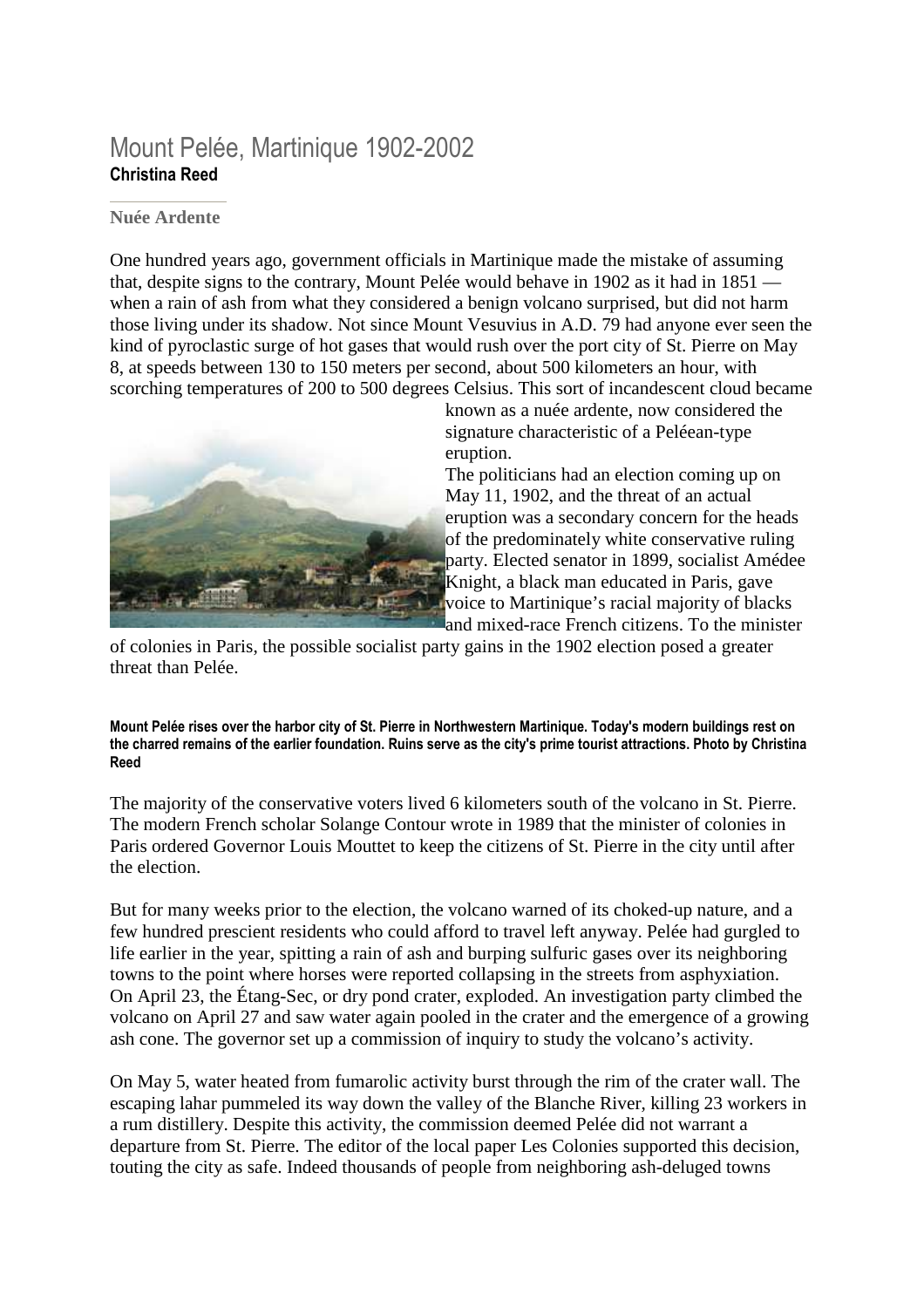sought refuge at St. Pierre, exploding the population to about 28,000. To reassure the populace, the governor and his wife returned to St. Pierre from Fort-de-France on May 7. On the morning of Thursday, May 8, 1902, the bells of the cathedral in St. Pierre rang out. Rum ships as usual waited in the harbor. But this being Ascension Day, many of the Roman Catholic merchants — instead of trading their usual fares of liquor, sugar cane, fish and spices — were in the cathedral praying for deliverance from the volcano. Indeed, because of the ash, general sickness and despair pervaded the city, and most of the shops had been closed for days.

Shortly before 8 a.m. on May 8, witnesses such as Roger Arnoux, a member of the Astronomical Society of France who was located safely out of reach of the volcano, reported hearing a tremendous explosion from Pelée and seeing a dark cloud traveling swiftly up and out from the crater, hugging the ground on a path toward St. Pierre.

The nuée ardente overwhelmed St. Pierre, melting the master cathedral bell into a crumpled mass and setting fire to the ships in the harbor. Only two men walked away from the scorched city, their skin burned but their clothes intact — the hot cloud of ash had passed too quickly for the fabric to ignite. Historical accounts report that the cobbler Leon Compère-Léandre, 28, was sitting outside on his doorstep when the peripheral of the nuée ardente passed through the neighborhood. He



ran inside to seek shelter, his legs and arms burning. Others who had been walking along the street quickly followed him. While Compère-Léandre escaped suffocating on the ash, those people only a few feet away from him when the cloud hit did not.

**On May 8, 1902, Pelée erupted with a catastrophic nuée ardente, or glowing avalanche, scorching the city of St. Pierre, 6 kilometers southwest of the volcano. On May 20, another eruption again covered the city. Isreal Cook Russell took this photo facing northeast, looking over the devastated St. Pierre from the slope of Morne d'Orange on May 22, 1902. Archival Photo #904, courtesy of the USGS.** 

The second survivor, 25 year-old Auguste Ciparis, had been imprisoned in a small stone jail. While the cloud passed over the prison, cooking the interior like a kelm, the poor ventilation protected Ciparis from breathing the searing ash. After the eruption he sustained himself on a small bowl of water for three days until visitors searching the grounds heard his cries. Subsequently pardoned, "the prisoner of St. Pierre" spent the rest of his life displaying his scars in the Barnum and Bailey Circus.

## **Keeping an eye on Pelée**

For the last 70 years, Mount Pelée has rested dormant in the Lesser Antilles of the Caribbean — providing an excellent opportunity for volcanologists and tourists to clamber up its slopes and hike the trail to the summit. This month an expected 100 scientists will visit the island for a symposium commemorating the centennial since the volcano's May 8, 1902, eruption, which claims infamy as the deadliest eruption of the 20th century. It killed an estimated 28,000 people in the city of St. Pierre.

While the signs of impending danger were obvious, authorities at the time gave false assurances that were echoed in the local newspaper. The resulting death and devastation was the impetus for establishing volcano observatories. In 1847, Italian scientists initiated the